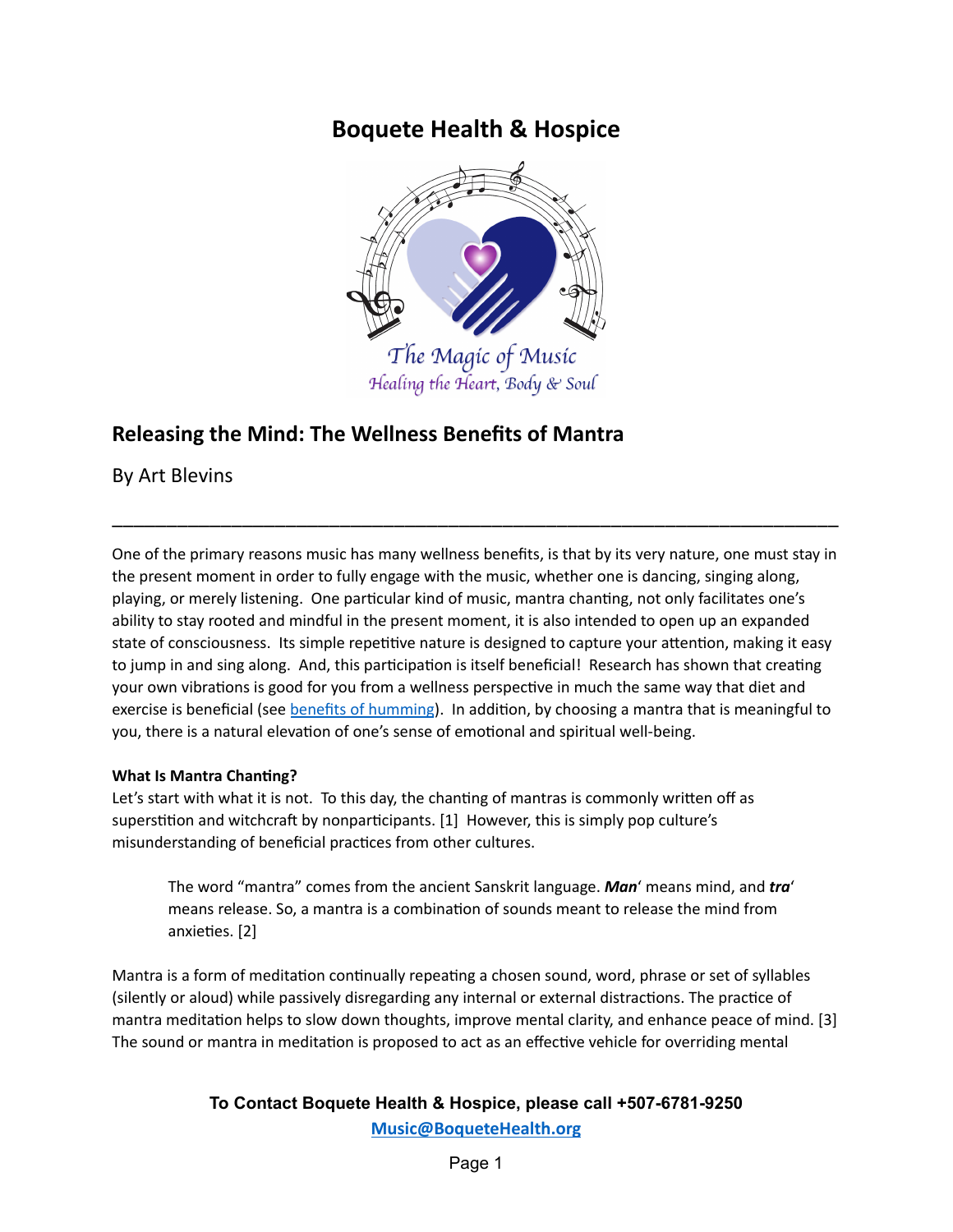speech (which is the predominant form of conscious thinking for most people), thus continually redirecting negative or intrusive automatic thoughts which perpetuate psychological distress. Mantra can have positive effects on anxiety, stress, depression, burnout, anger and psychological distress. [4]

The wellness benefits of mantra include helping one to maintain mindfulness and focus. "Chanting is one example of how music can enhance wellbeing and quality of life  $-$  and an interesting one, because it combines many elements of other music-based activities, but also includes meditation and mindfulness elements which may add fuel to the power of music." [5] Meditation doesn't come easily to everyone, and many people find it takes time and practice to maintain focus. A mantra can make this easier by reducing wandering thoughts. If you're repeating a mantra, in your head or out loud, that mantra occupies your awareness and helps prevent it from drifting off in other directions. Thus, it helps one maintain focus. This can be especially helpful if your mind tends to wander a lot when trying to meditate. [6]

When Cognitive Science and Psychology researcher Dr. Gemma Perry [7] first tried chanting, she had no idea what to expect. "I was at a yoga studio and everyone was chanting a particular phrase 108 times and I didn't know what was going on," she says. But Perry, who was suffering from severe depression, says she found chanting to be so therapeutic she tried it again the following week. A decade on, she's completing a PhD to try to uncover if science can explain it. Despite having been practiced for thousands of years by almost every culture in the world, many consider chanting to have only spiritual advantages. It's only now that its physiological and psychological benefits are being accepted more widely in the West. "Scientific studies have found that chanting can decrease stress, anxiety and depressive symptoms, as well as increase positive mood, feelings of relaxation and focused attention," Perry says. "It is possible that, regardless of the tradition or belief system involved in the chanting practice, chanting may have a physiological and psychological effect no matter what you are chanting." [5]

Mantra chanting offers long-term benefits as well. "Once you've practiced meditation for many years, most people tend to change the way they approach daily life, placing value on a sense of equanimity and mindfulness that is not restricted to an actual meditation session." [5]

## *No Religious or Spiritual Intent Is Needed or Required*

Mantra can be practiced by anyone in the world without any conflict of faith with the respective religion. [2] Since the 1970s, Herbert Benson, professor of medicine at Harvard Medical School and founder of the [Benson-Henry](https://bensonhenryinstitute.org/) Institute for Mind Body Medicine at Massachusetts General Hospital, has been researching how meditation and prayer can alter mental and physical states. He's been particularly interested in what brings on a meditative state, which he calls "the relaxation response." Benson has experimented with subjects repeating Sanskrit mantras as well as nonreligious words, such as "one." He's found that regardless of what the practitioner repeats, the word or phrase has nearly the same effects: relaxation and the ability to better cope with life's unexpected stressors. [8] The repetition itself is a way to focus the mind, quite apart from the meaning of the chant or mantra.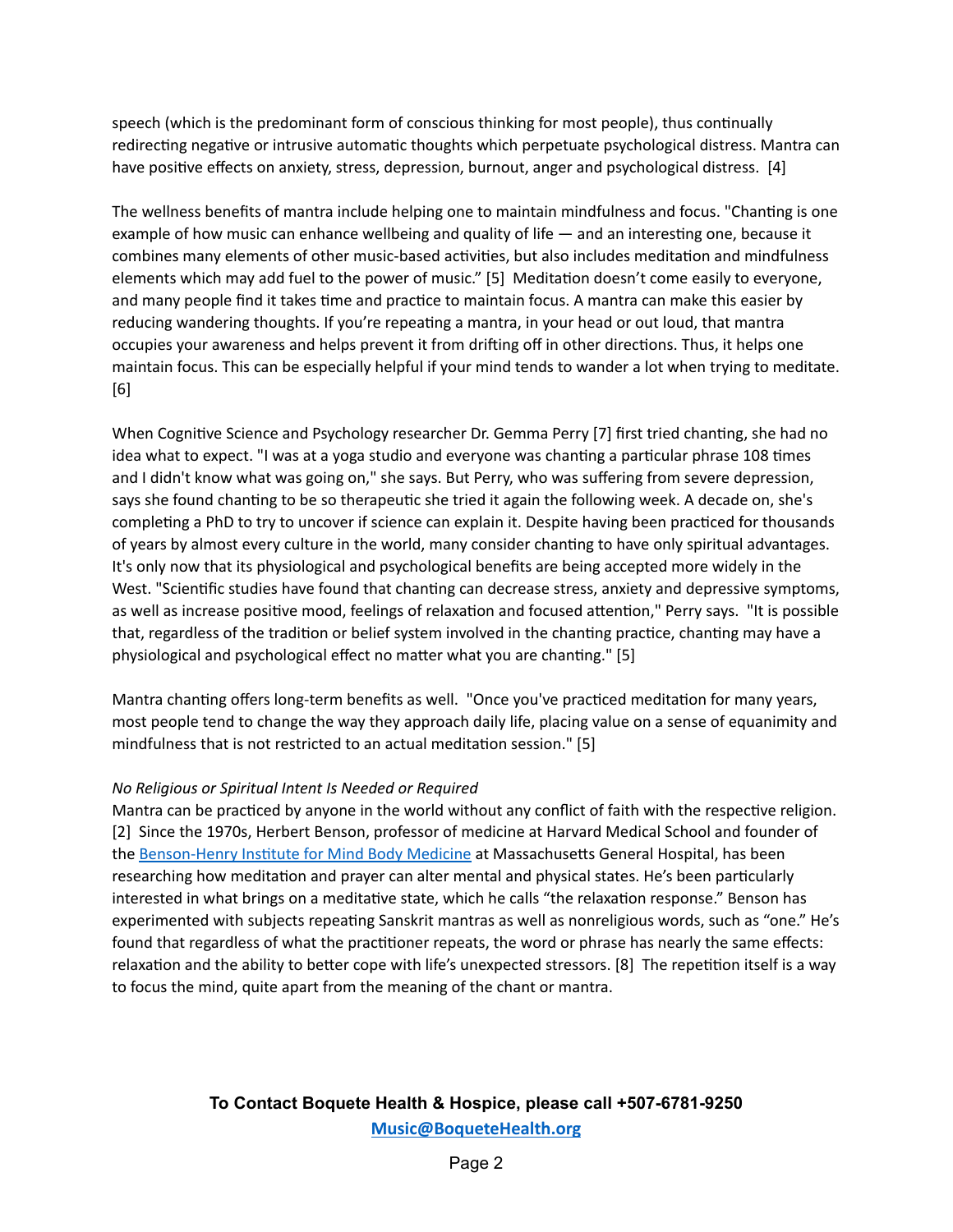#### *Mantra's Connection to Spirituality and Religion*

Regardless of your religious and/or spiritual background (or absence thereof), chanting with proper intention of heart and mind can make the action more effective and meaningful. [1] Mantra and chant can be found in many languages, including English, Hebrew, Latin, and Hindi. It also has deep roots in every major spiritual tradition including Christianity, Judaism, Islam, as well as Eastern traditions such as Buddhism and Hinduism. [9] In these contexts, mantra can be a prayer or divine utterance, often repeated rhythmically, in succession, sometimes out loud. [1] For example, a popular mantra for Christians is simply the name Jesus. Also, the Jesus Prayer  $-$  "Lord Jesus Christ, have mercy upon me"  $-$  is an ancient Christian mantra. Catholics commonly repeat the Hail Mary prayer or Ave Maria, or Halleluiah. Many Jews recite "Barukh atah Adonai" ("Blessed art thou, oh Lord"); while Muslims repeat the name Allah like a mantra. [8] One of the most universally recited mantras is the sacred Hindu syllable Aum (also spelled Om) which is also the energetic root of other, longer Hindu mantras. Chanting is often accompanied by the fingering of beads to facilitate counting of mantra repetitions, as with "mala" beads in the Hindu tradition, and the Rosary, in the Catholic and the Islamic traditions. [9]

#### **What does the Scienfic Research Say?**

Scientific research indicates mantra chanting can offer many of the same benefits as other forms of meditation, including [6]:

- Increased cerebral blood flow
- $\bullet$  Improved cognitive function, visuospatial and verbal memory
- Reduced stress and anxiety
- Less fatigue, increased low of energy
- A greater sense of calm, a more positive outlook
- Increased self-awareness and self-compassion

Generally speaking, it remains a substantial challenge for researchers to attempt to translate a phenomenon of traditions that emphasizes life-long growth into an effective intervention utilized in Western culture that may alleviate distress. Despite this fact, it should be reported that the vast majority of research studies report positive outcomes and mantra meditation is considered a useful adjunct to workplace wellbeing initiatives and educational programs. Positive trends are evident which suggests that such programs may have exciting educational, occupational and psychotherapeutic potential, offering the general population an individual approach that avoids the side effects of medications, the stigma of treatment as well as barriers related to issues of cost and accessibility. [4]

#### **The Beatles and Mantra**

The Beatles were well known proponents of mantra chanting. When asked what got him started on his journey that led to his discovery of the benefits of mantra, one of The Beatles (Harrison) replied the following. [10]

*"You know, having been successful and meeng everybody we thought worth meeng and finding out they weren't worth meeng, and having had more hit records than everybody else and having done it bigger than everybody else. It was like reaching the top of a wall and then*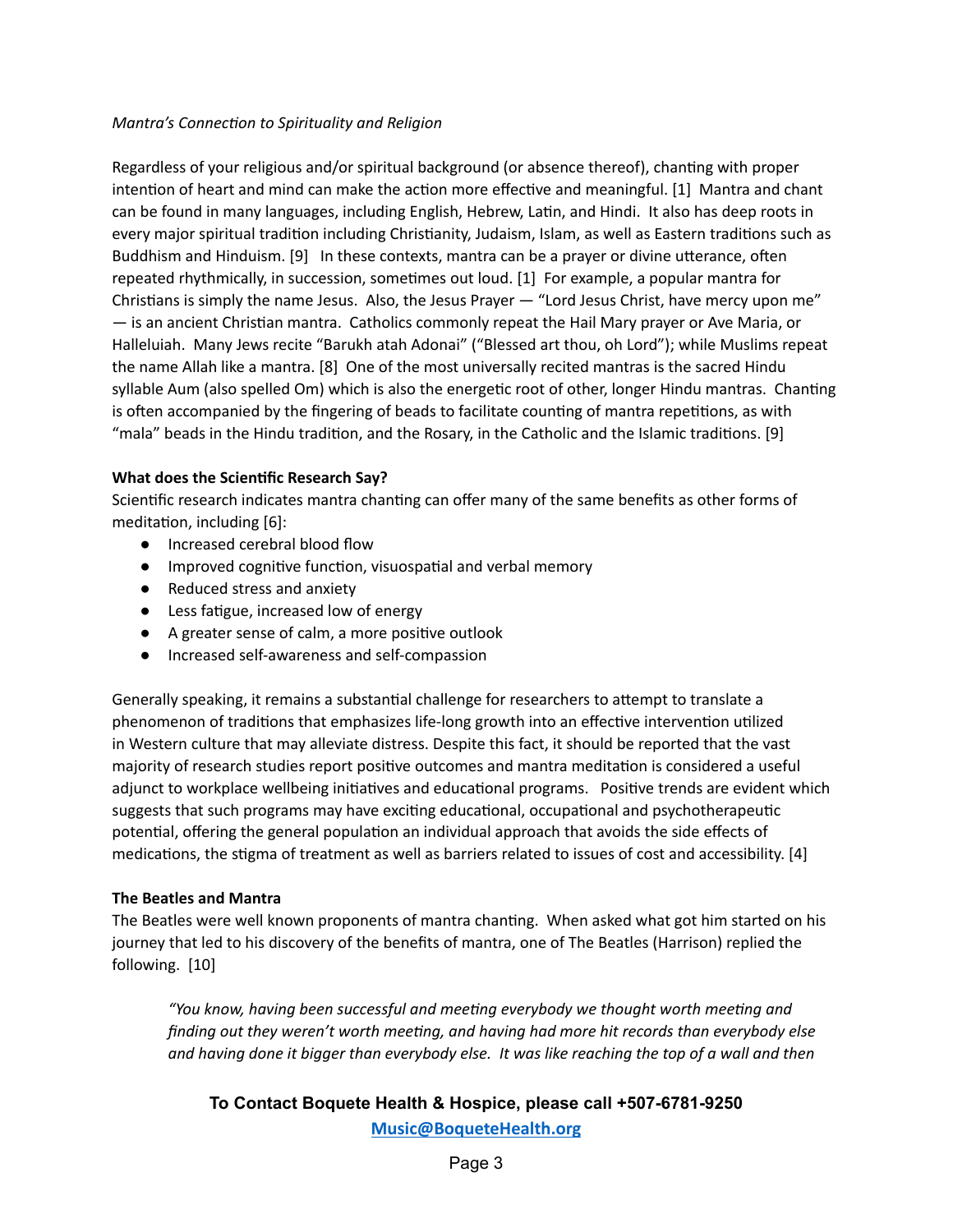looking over and seeing that there's so much more on the other side. So, I felt it was part of my duty to say, "Oh, okay, maybe you are thinking this is all you need - to be rich and famous - but *actually it isn't." [10]*

He went on to explain that although he had received riches and fame beyond what most people could ever hope for, he found that there was 'nothing higher' than the happiness he experienced from chanting. [10]

*"I had bought that album (mantra)…and John (Lennon) and I listened to it. I remember we sang it for days, John and I, with ukulele banjos, sailing through the Greek islands channg…like six* hours we sang, because we couldn't stop once we got going. As soon as we stopped it was like the lights went out. It went on to the point where our jaws were aching, singing the mantra over *and over and over and over. We felt exalted; it was a very happy me for us." [10]*

When asked about the difference between meditation and chanting...

*"It's* really the same sort of thing as meditation, but I think it has a quicker effect." "Chanting...is *a type of meditaon that can be pracced even if the mind is in turbulence. You can even be doing it and other things at the same me. That's what's so nice…. Channg doesn't stop you from being creative or productive. It actually helps you concentrate."* [10]

If The Beatles found that mantra chanting could bring more profound happiness than success, fame, and fortune, why not give it a try yourself?

## **How Do I Try Mantra Channg for Myself?**

#### *Selecng a Mantra*

Choose a word you like the sound of, or one that makes you happy, or one that can also reinforce a sense of calm or joy. [6] However, meaning is not absolutely necessary. Some mantras are "nonsense" words or phrases intended to interrupt one's usual train of thought to allow a deeper awareness to emerge. [9] So, the bottom line is simply to choose something that works for you.

If you are not familiar with mantra chanting, we suggest that you first spend some time exploring your options. And for this reason, here we provide links to a variety of mantras. There are many to choose from, so take your time and become familiar with the various choices. Select any that speak to you.

Here are some suggested Mantra options (playlists/links):

- From Boquete Health & Hospice's own 'Magic of Music' Team!
	- o Thank You [Mantra](https://youtu.be/bw7kZ8za5kY)
	- $o$  Om (108 times) 15 [minutes](https://www.youtube.com/watch?v=-EnEWT4pCsA)
- Traditional Christian Mantras
	- o Jesus [Prayer](https://www.youtube.com/watch?v=ZxiLd5nBTbY) / Prayer of the Heart
	- o Ave [Maria](https://www.youtube.com/watch?v=jdcrabgHSs4) / Hail Mary
	- o Complete [Gregorian](https://www.youtube.com/watch?v=p_shhU_H5Z0) Chant Rosary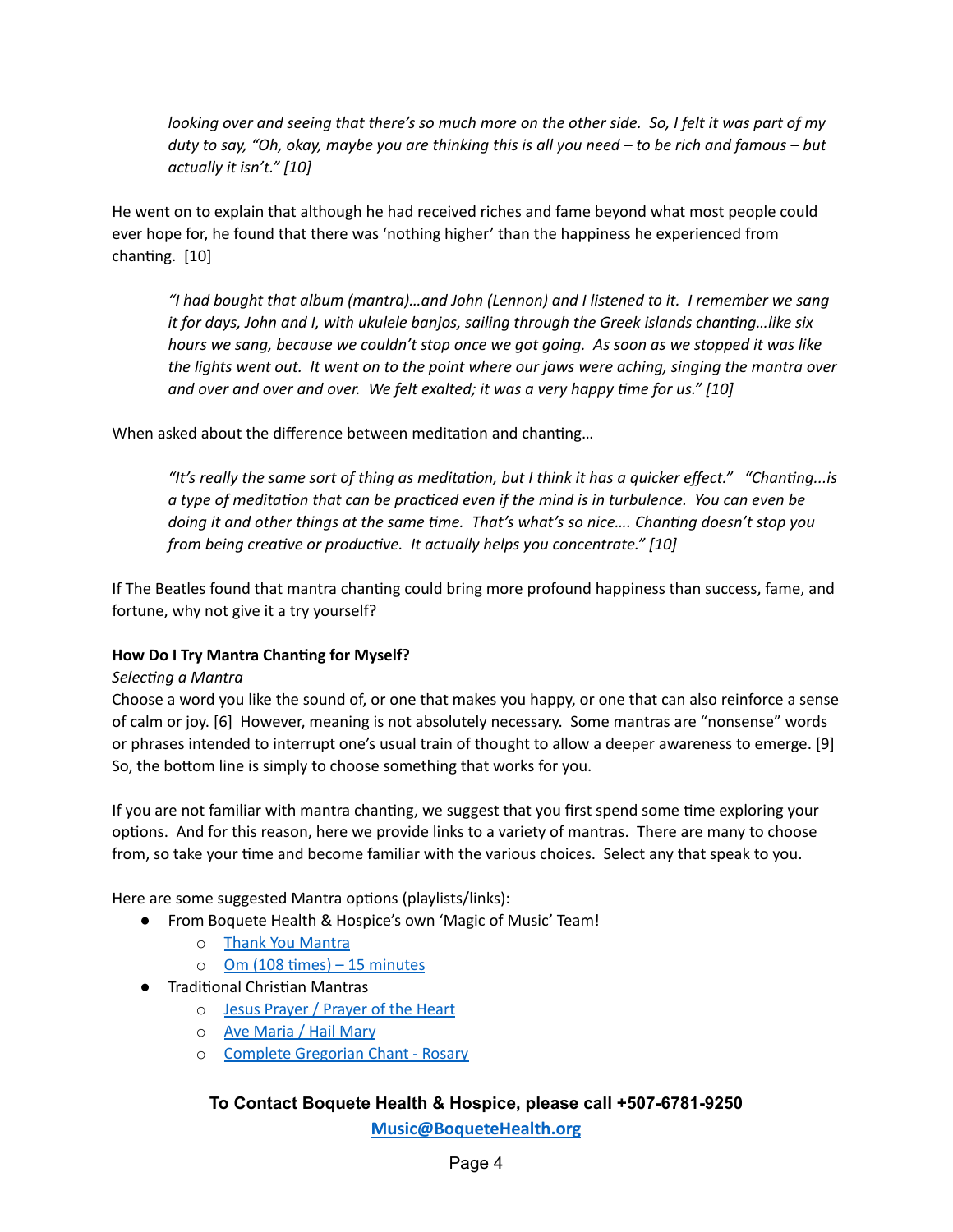- o [Orthodox](https://www.youtube.com/watch?v=YMsuYkzEE4o&list=RDQMt9aLj8jmQWw&start_radio=1) Lent Chant
- **Traditional Hindu and Buddhist Mantras** 
	- o Om Mani [Padme](https://www.youtube.com/watch?v=DpErvDc73AQ) Hum
	- o Om Namah [Shivaya](https://www.youtube.com/watch?v=PTc8X37oJBE)
	- o Gayatri [Mantra](https://www.youtube.com/watch?v=nyAWVSWz6dw)
	- o [Sarvesham](https://www.youtube.com/watch?v=6XP-f7wPM0A) Svastir Bhavatu (Peace Mantra) Tina Turner
	- o Full Album Chants of India Ravi Shankar [Produced](https://www.youtube.com/playlist?list=PLCzEe8p_JW4uLt5OI6PjSkLKQB6lDCLz-) by George Harrison
	- o Full [Mantra](https://www.youtube.com/watch?v=84Fe-2ezVsc&list=PLpdMXsnabi31VR6G0xIq_Im8QS5QO-UxW&index=3) Album "Inner World" by the Dalai Lama
- **Traditional Jewish Mantras** 
	- o Elohim [\(Hebrew](https://www.youtube.com/watch?v=p88F7PiskRk) for "God")
	- o Barukh atah Adonai [\("Blessed](https://www.youtube.com/watch?v=CrwIZMiffLE) art thou, oh Lord")
	- o YHWH [Mantra](https://www.youtube.com/watch?v=hXsB2ACB1SM)
- $\bullet$  Modern Mantra  $\overline{-}$  Try the chorus of these relatively modern songs as your mantra
	- o My Sweet Lord George [Harrison](https://www.youtube.com/watch?v=SP9wms6oEMo)
	- o Give Peace a Chance John [Lennon](https://www.youtube.com/watch?v=C3_0GqPvr4U)
	- o Let It Be The [Beatles](https://www.youtube.com/watch?v=QDYfEBY9NM4)
	- o [Hallelujah](https://www.youtube.com/watch?v=ttEMYvpoR-k) Leonard Cohen
	- o God Is The Light Cat [Stevens](https://www.youtube.com/watch?v=M6NitEhAO-I)
	- o Three Little Birds Bob [Marley](https://www.youtube.com/watch?v=LanCLS_hIo4)
	- o What a [Wonderful](https://www.youtube.com/watch?v=A3yCcXgbKrE) World Louis Armstrong
	- o I Can See Clearly Now- [Johnny](https://www.youtube.com/watch?v=g_rB4v75jqU) Nash
	- o What the World Needs Now Is Love Jackie [DeShannon](https://www.youtube.com/watch?v=UillI-tSgqY)
	- o Don't Worry Be Happy Bobby [McFerrin](https://www.youtube.com/watch?v=d-diB65scQU)
	- o Happy Pharrell [Williams](https://www.youtube.com/watch?v=C7dPqrmDWxs)
	- o Always Look On The Bright Side of Life Monty [Python](https://www.youtube.com/watch?v=SJUhlRoBL8M)
	- $\circ$  Beautiful Day U2
	- o Hello Hurricane [Switchfoot](https://www.youtube.com/watch?v=7Era-UhFAeQ)
	- o I Am That I Am [Peter](https://www.youtube.com/watch?v=2DMTgTaWGnE) Tosh

#### *How to Chant Your Mantra* [6]:

1. Get comfortable. Find a quiet place where you can meditate without disruptions. Find a position you can hold for the length of your meditation, whether that's sitting on the floor, in a chair, lying down, or even walking.

2. Set the Time. Decide how long you want to meditate (anywhere from 3 to 30 minutes) and set a timer or use a timed piece of chanting music.

3. Start with a few deep breaths. Pay attention to your breathing without doing anything to try and modify it. Just focus on the sensation of it entering your lungs and filling your body.

4. Use your mantra. Continue breathing slowly and steadily through your nose as you begin to chant your mantra. You can say it out loud (this might help more with mantras intended to produce vibrations) or repeat it silently. It often helps to match the mantra to your breathing.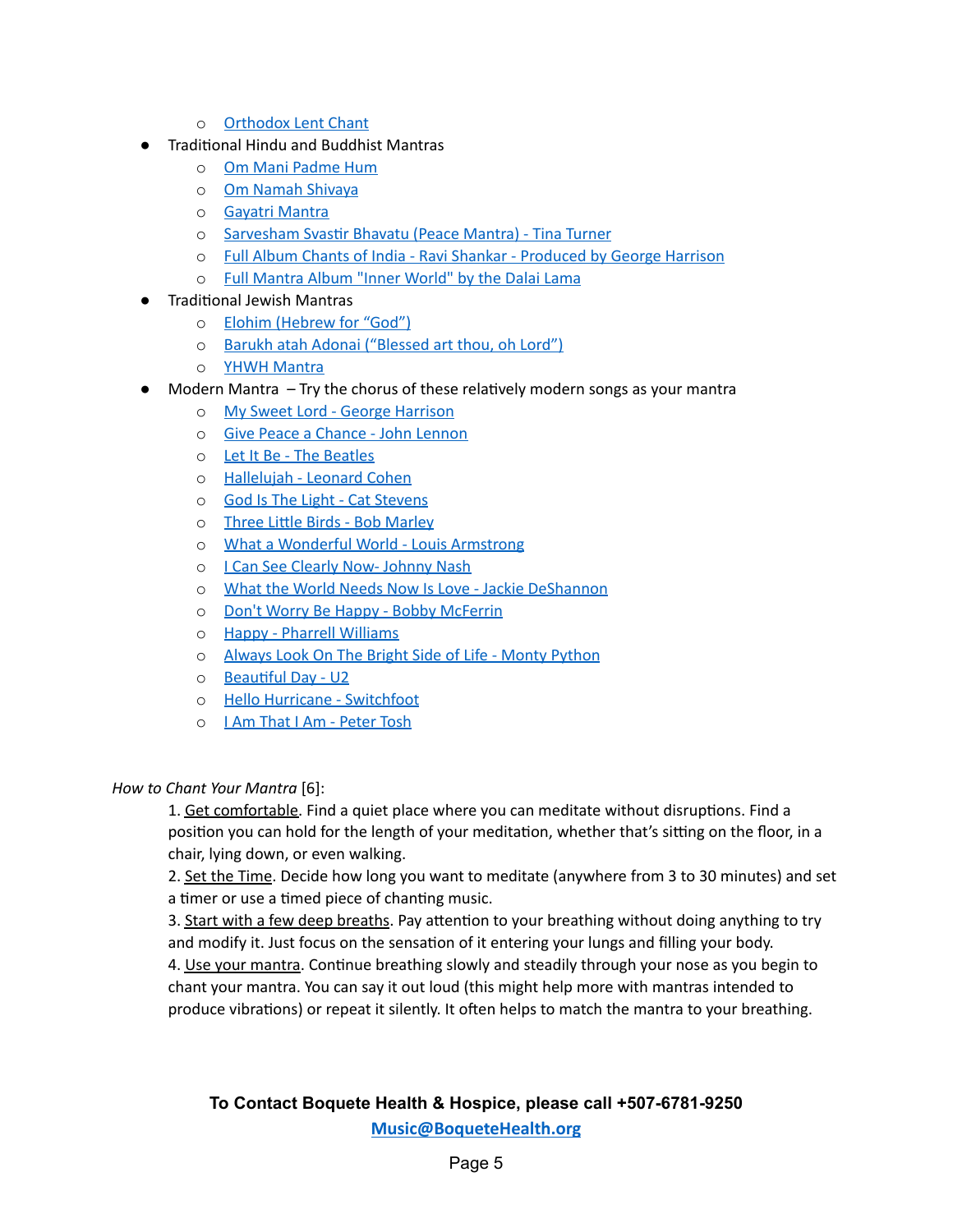5. Let your breath guide you. As you settle into the meditation, your mantra and breathing will eventually settle into a rhythm. Unless you're attempting to use a specific breathing technique, following this flow may help your meditation feel more natural.

6. Remember to gently redirect wandering thoughts. As you meditate, you'll probably notice your attention begin to wander. When this happens, don't try and force those unwanted thoughts away. Instead, just acknowledge them, let them go, and then pick the mantra back up. 7. Close the meditation. When your timer goes off, or the meditation music comes to a close, don't jump up right away. Instead, take a few moments to sit with your (hopefully) quiet mind. Check in with yourself. Do you feel more relaxed? More optimistic? This closing exercise lets you check in with yourself and track your progress.

#### *Feel Free to Change Your Mantra*

Figure out which mantra really draws you. If you don't have much success with the first mantra, it may help to find one that resonates more with your current frame of mind. There's no harm in changing it as necessary. You don't need to use the same mantra every time, either. Perhaps in the morning, you want to focus on strength and compassion for the day ahead, and in the evening, you'd like to achieve a sense of restful internal peace. The key to mantra meditation is finding one that works for you. [6]

#### *Be Patient and Keep Trying*

If your mind wanders while you repeat your chant or mantra, you are in good company! There is no need to be hard on yourself. Acknowledge your distractions gently and return your attention to the chant or mantra. [9] To see optimal benefits, you'll want to maintain a consistent practice. Try not to worry about how long you meditate with your mantra at first. Instead, make a habit of doing it every day. In time, you'll find it easier to stay with your mantra for longer periods. Practicing daily at the same time and place can also help you get into a regular routine.  $[6]$ 

#### *Anyme Anywhere!*

While mantra can be used for meditation, it can also be used at odd moments during your day  $-$  while falling asleep, when doing a repetitive task, or when sitting in a waiting room. [9] See what you experience if you can keep it going all the time  $-$  in your car, in your home, on your iPad, iPod, phone, everywhere.

The Beatles – *"(My Guru) told me once that we should just keep channg all the me – or as* much as possible. Once you do that, you realize the benefit.... that's why I say that the more you *do it, the more you don't want to stop, because it feels so nice and peaceful."* (Harrison) [10]

## *Individual or Group Pracce?*

Some find chanting, like meditation, to be awkward and less profound when practiced on their own. [1] And some forms of mantra chanting are tailor made for group settings (such as the call and response structure of 'kirtan'). However, individual practice is also beneficial. "Even when people are doing it as an individual practice there's positive effects on the parasympathetic nervous system," says Gemma Perry, Ph.D. (Psychology). "You see improvements in focused attention, because when you're focusing on a sound, you're training the brain to use those muscles, and this can lead to an increased capacity for

# **To Contact Boquete Health & Hospice, please call +507-6781-9250**

**[Music@BoqueteHealth.org](mailto:Music@boquetehospice.org)**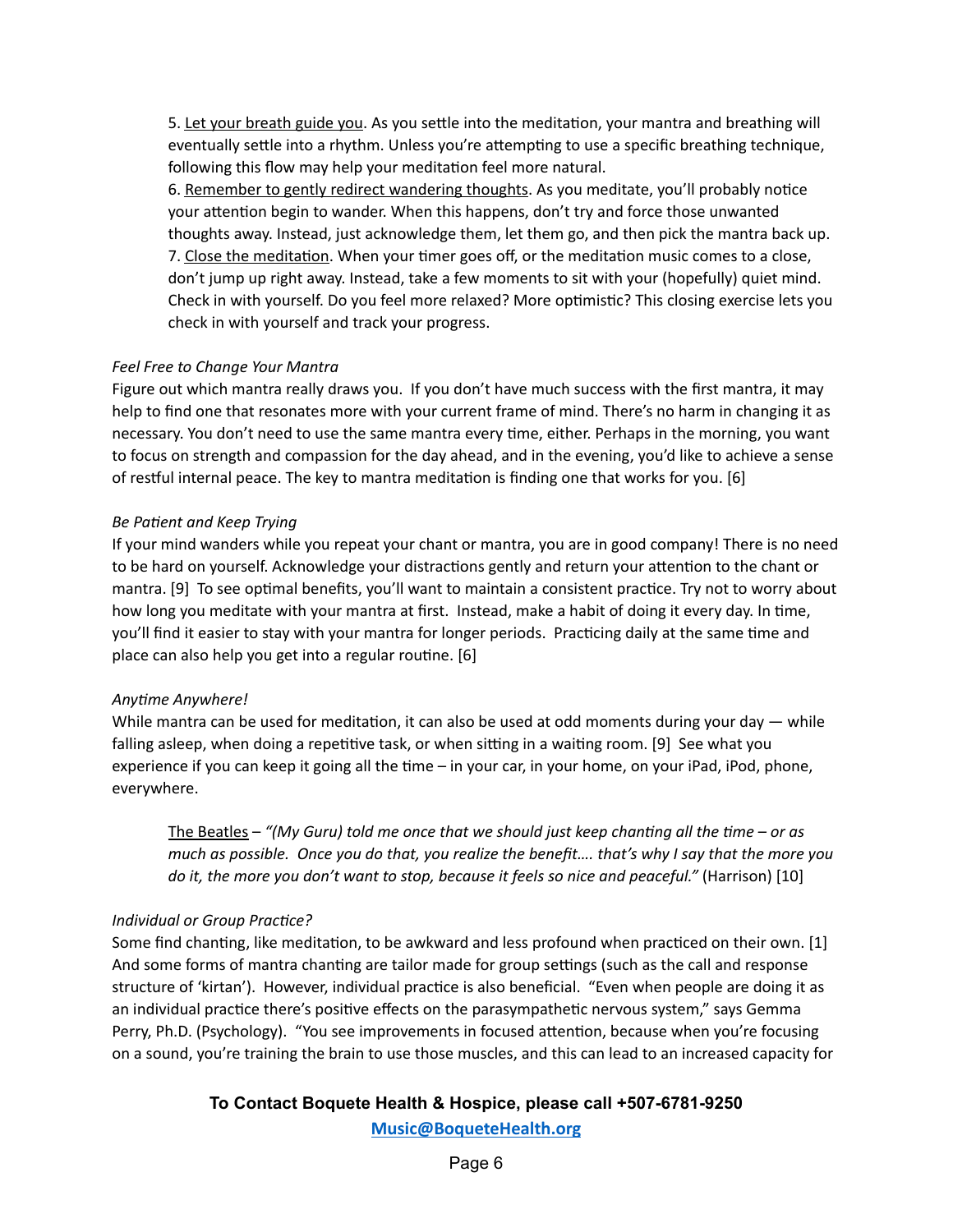mindfulness and being aware of negative thought patterns." [11] So, just as we encourage you to experiment with finding the right mantra fit for you, we also encourage you to gauge your own experience with individual practice, and chanting with other like-minded folks.

### *Expanded States of Consciousness*

Aside from the wellness benefits, one of the primary purposes of mantra in the older traditions is to open up expanded states of consciousness. Although it is beyond the scope of this article to delve deeply into this aspect of mantra, as you experiment with mantra chanting, do not be surprised if your experience at times seems blissfully 'other worldly' - similar to the experience George Harrison described while sailing around the Greek isles with John Lennon. If you find this aspect of mantra chanting intriguing, you might want to inquire with authentic teachers from the various traditions in order to explore these expanded states of consciousness more fully.

#### *Long Term Beneficial Effects*

Mantra chanting offers not only immediate short-term benefits, but long-term benefits as well. "Once you've practiced mantra meditation for many years, most people tend to change the way they approach daily life, placing value on a sense of equanimity and mindfulness that is not restricted to an actual meditation session." [5] Years into her spiritual chanting practice, Musician Tina Malia credits mantra with saving her life. She has experienced deeper and deeper connections with the mantra. "It's almost as if these mantras start to feel like your friends—even lovers," she says. As she tours the globe performing in sacred-music and yoga festivals, she shares her love of mantra and its healing effects. "Sometimes I wish I could stand on the top of a building and shout it out to the world:

*Mantra is free! It has no side effects! It's simple and so easy!"* [8]

So, what are you waiting for? Try it out for yourself and let us know what you think!

#### **We Welcome Your Feedback**

What is your experience with mantra and chanting? Are you interested in participating in local Boquete group mantra chanting activities? Let us know! Email us at [Music@boquetehospice.org](mailto:Music@boquetehospice.org)

#### **Special Notes:**

## *Mantra Chants in the 'Magic of Music' Lending Library*

The 'Magic of Music' Team at Boquete Health & Hospice has a substantial collection of mantra and chants in our lending library, which is available to BH&H clients. This collection includes Gregorian chants, various other Christian chants, as well as mantras from many other cultures including Hindu, Buddhist, Jewish, Islamic, American Indian, African, Brazilian, and Hawaiian.

#### *Mantra* & *Affirmations*

The word "mantras" is sometimes used interchangeably with "affirmations." Affirmations are a self-help technique that doesn't stem from a specific culture or religion. They're positive statements usually directed at the self and meant to calm, soothe, motivate, and encourage. There are common affirmations you can use to help relieve symptoms of anxiety or depression. You can even make up your own. Mantras and affirmations are different practices that are often confused for the other. They offer

# **To Contact Boquete Health & Hospice, please call +507-6781-9250**

**[Music@BoqueteHealth.org](mailto:Music@boquetehospice.org)**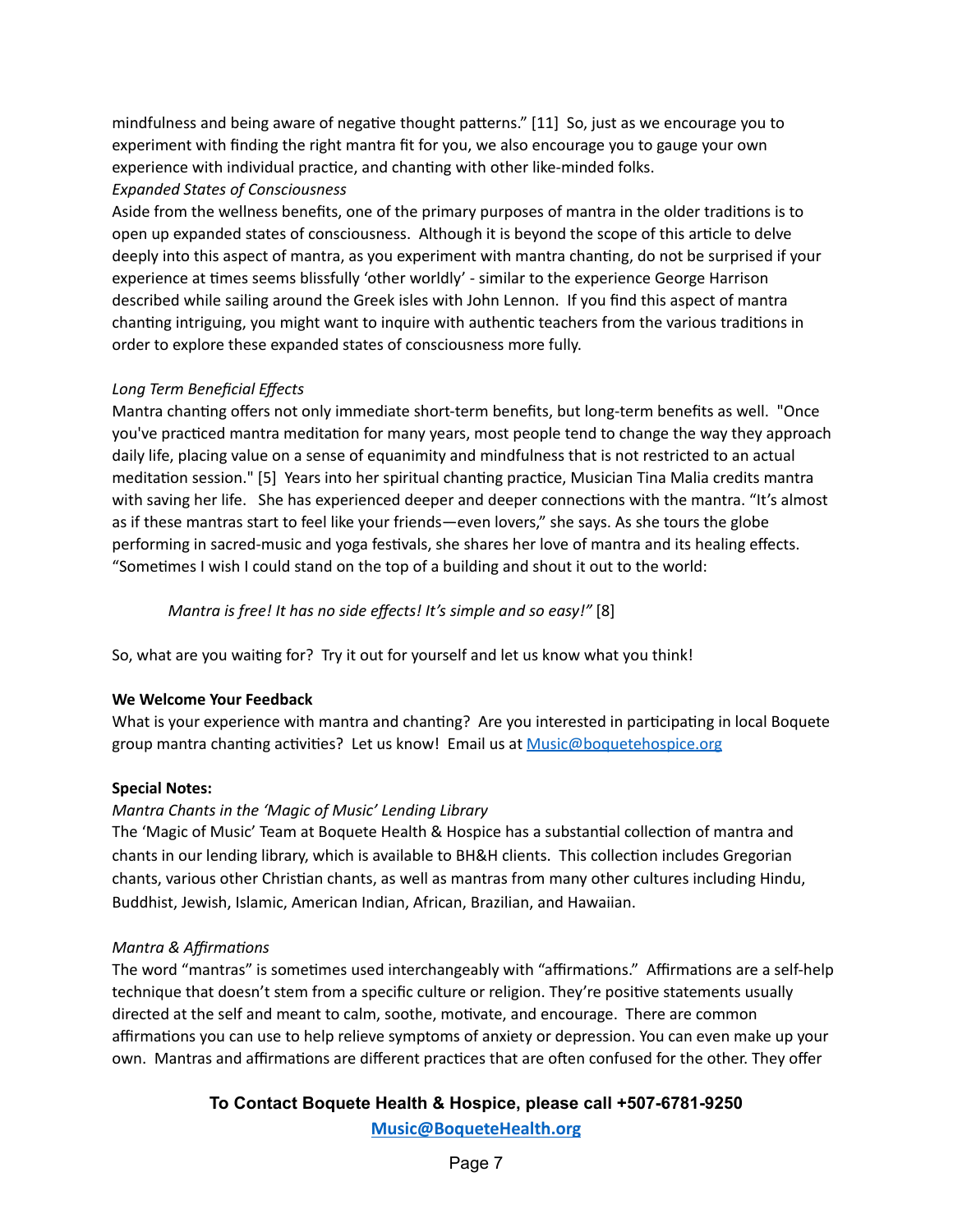similar effects but have very different origins and cultural connotations. Mantras should be practiced with cultural care and sourced from authentic teachers within the tradition they come from. [3]

## *Cultural Appreciation vs. Appropriation*

When it comes to mantras, being curious, wanting to learn, and taking classes with culturally competent teachers are great ways to connect with the practice in a respectful way. Cultural appropriation happens when someone who doesn't share the lived experience of the culture uses it for economic or social gain. For instance, someone hearing a mantra a few times in a yoga studio and then running a workshop on it is a clear example of appropriation. It's taking something from a culture that's not one's own and then using it for your own benefit without caring for or taking care of the people from whom the practice comes. To avoid this, one should seek out authentic sources from within the tradition. This is the difference between appropriation and appreciation. [3]

## **REFERENCES**

[1] "Mantra chanting Heals and [Connects](https://bulletin.hds.harvard.edu/mantra-chanting-heals-and-connects/)" – Harvard Divinity Bulletin (2016)

[2] "Scientific Analysis [of Mantra-Based](https://www.researchgate.net/publication/318395933_Scientific_Analysis_of_Mantra-Based_Meditation_and_its_Beneficial_Effects_An_Overview) Meditation and its Beneficial Effects: An Overview" -International Journal of Advanced Scienfic Technologies in Engineering and Management Sciences (2017)

[3] "Mantras for Anxiety: Harness the Healing Power of Chanting to Ease Fear, Stress, and Depression" – Healthline (2021)

[4] "Mantra meditation for mental health in the general population: A systematic review." European Journal of Integrative Medicine (2018).

[5] "Chanting is an ancient practice with mental health effects that might apply to our busy lives" - ABC News (2021)

[6] "Have Trouble Meditating? Try Mantra Meditation" – Healthline (2020)

[7] Chanting Meditation Improves Mood and Social Cohesion – Perry, Gemma, Ph. D, William Forde Thompson, Ph. D, and Vince Polito, Ph.D. - The Society for Music Perception and Cognition (SMPC) -Proceedings of the 14th International Conference on Music Perception and Cognition (2016).

[8] "What is a Mantra, the [Science,](https://www.yogajournal.com/yoga-101/mantras-101-the-science-behind-finding-your-mantra-and-how-to-practice-it/) and How to Practice Mantra Daily" – Yoga Journal (2018)

[9] "A Short Interfaith Guide to Meditation Practices" – Office of Religious and Spiritual Life, University of Southern California